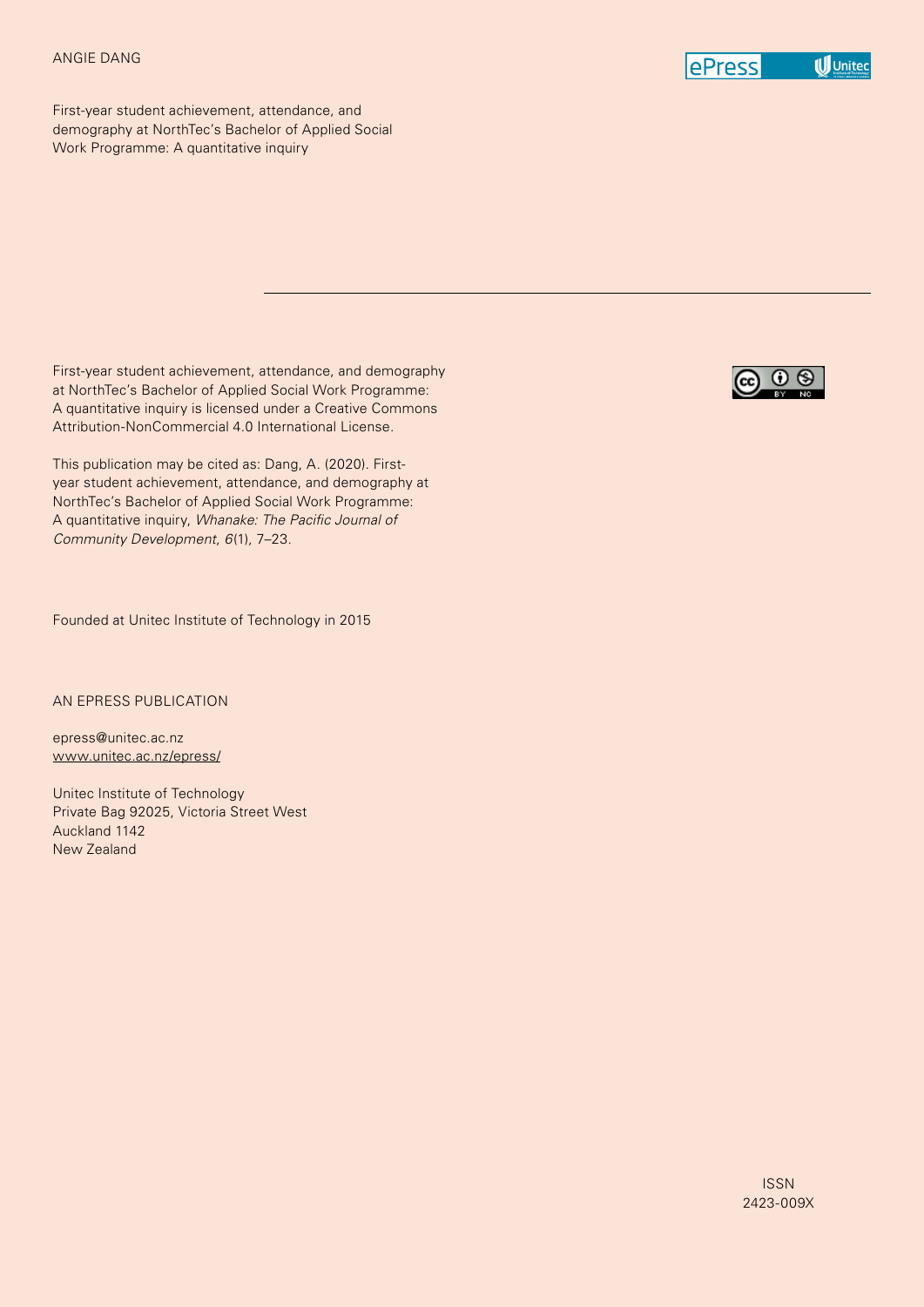First-year student achievement, attendance, and demography at NorthTec's Bachelor of Applied Social Work Programme: A quantitative inquiry

ANGIE DANG

# Abstract

This paper reports on a quantitative inquiry into student achievement, attendance and demography and their correlations in the first year of an undergraduate social work degree at NorthTec, Whangārei, New Zealand. Data on student achievement, attendance and demography across year one papers from 2016 to 2019 were used for trend and correlation analysis to address the research aim. The study found correlations between attendance and achievement are significant and consistent while correlations between demographic factors and achievement are not. The research supports existing literature documenting the relationship between attendance and achievement. It calls for changes in programme delivery, particularly attendance requirements and student support, at NorthTec to engage students better in the programme.

# Introduction

Academic achievement is the attainment of knowledge and skills set by the educational institution to its students (Tian & Sun, 2018; Wallace, 2015) and is measured mainly by grades and scores to assessments (Tian & Sun, 2018), course completion and graduation (Wikaire et al., 2017). Academic achievement forms the main tenet for the claims of societal relevance of the tertiary sector, including quality of learning and instruction, research and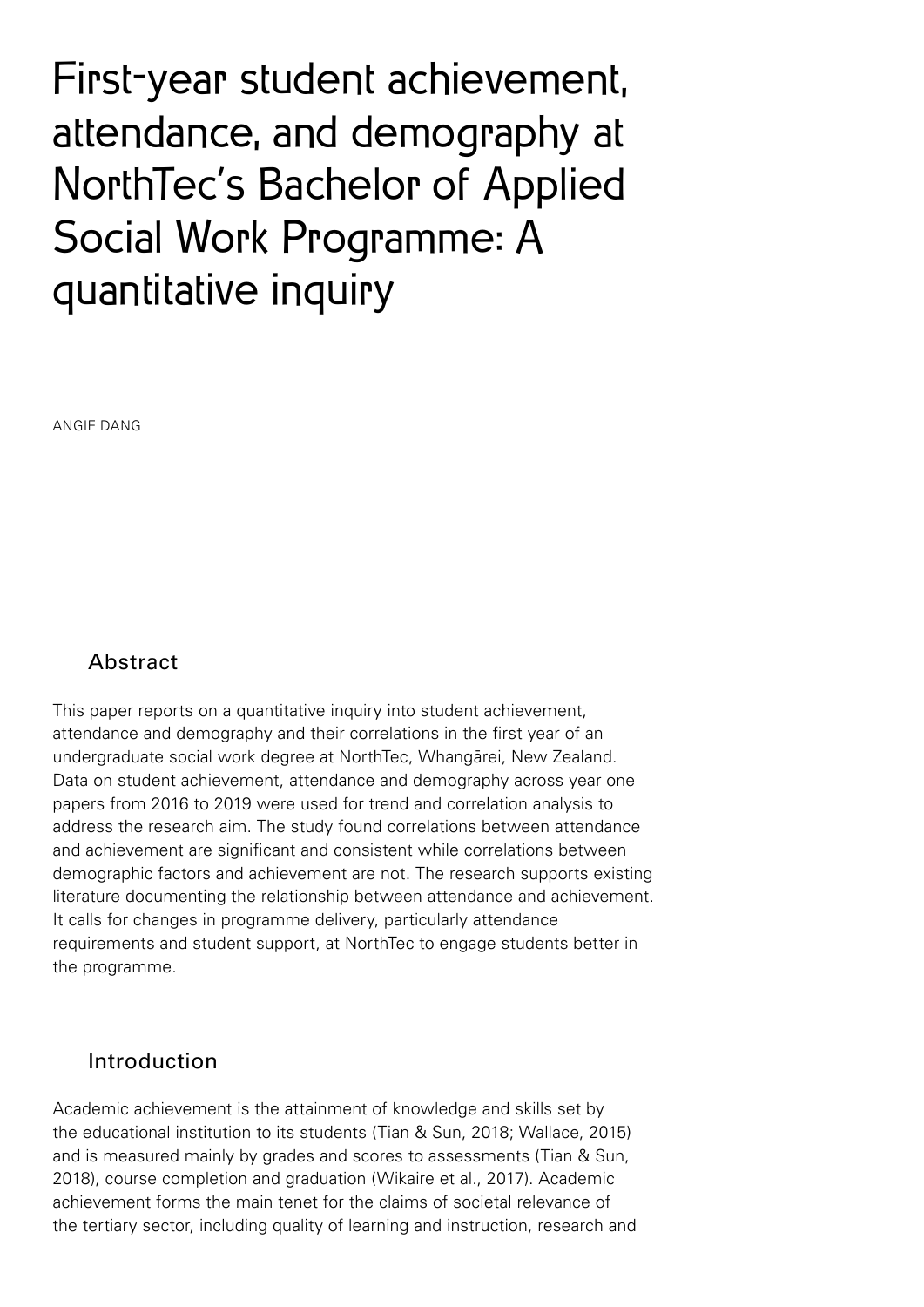development, democracy, economic development and social mobility (Pinheiro et al., 2015). Academic achievement enhances the wellbeing of individuals, communities and society, as students and graduates acquire competence and use this capital for income generation, career development, and assurance of good health and other benefits (Schneider & Preckel, 2017). Students and graduates develop conscience, critical transformation and actions to deal with oppression, liberate themselves and their communities, and help to solve community problems (Freire, 1970; Mapolisa, 2012).

Student academic achievement depends on a variety of factors, of which attendance and demography are essential (Ciftci & Cin, 2017; Roch & Kieszczynka, 2010; Mahoney, 2015; Schneider & Preckel, 2017; Trussel & Burke-Smalley, 2018). Attendance positively correlates with achievement because with attendance, students can benefit from engaging and effective face-to-face instruction and learning, and the support from the learning community of other students and teachers (Credé, et al., 2010; Schneider & Preckel, 2017). Attendance and achievement are linked to demographic factors such as gender, ethnicity and socioeconomic status (Ciftci & Cin, 2017; Trussel & Burke-Smalley, 2018) given the disparities in terms of learning resources, commitment and expectations among these groups (Huettl, 2016; Gibbs et al., 2008).

This study of student records in the Bachelor of Applied Social Work programme at NorthTec from 2016 to 2019 explores the linkages among student achievement, attendance and demography for effective programme design and delivery, and associated support. It aims to find answers to the following questions:

- 1. How have student achievement, attendance and demography correlated?
- 2. What are the implications of significant correlations, if any, for NorthTec in terms of programme design and delivery, and student support?

This paper first provides an overview of the literature on student attendance, demography and achievement. It then presents the study methods and main findings from data analysis. This is followed by a discussion of the findings and their implications. The conclusion will briefly summarise key points presented and areas that need further inquiry.

# Academic attendance, achievement and demographic factors

Academic achievement (also known as academic performance, or academic success) is commonly defined as the attainment of academic goals or learning outcomes, usually in terms of knowledge and skills, which are set by an educational institution to its students (Tian & Sun, 2018; Wallace, 2019). Academic achievement is judged mainly by grades and scores for tests, exams, assignments and other types of assessment events (Tian & Sun, 2018). Grades for individual papers or subjects, or grade point average (GPA),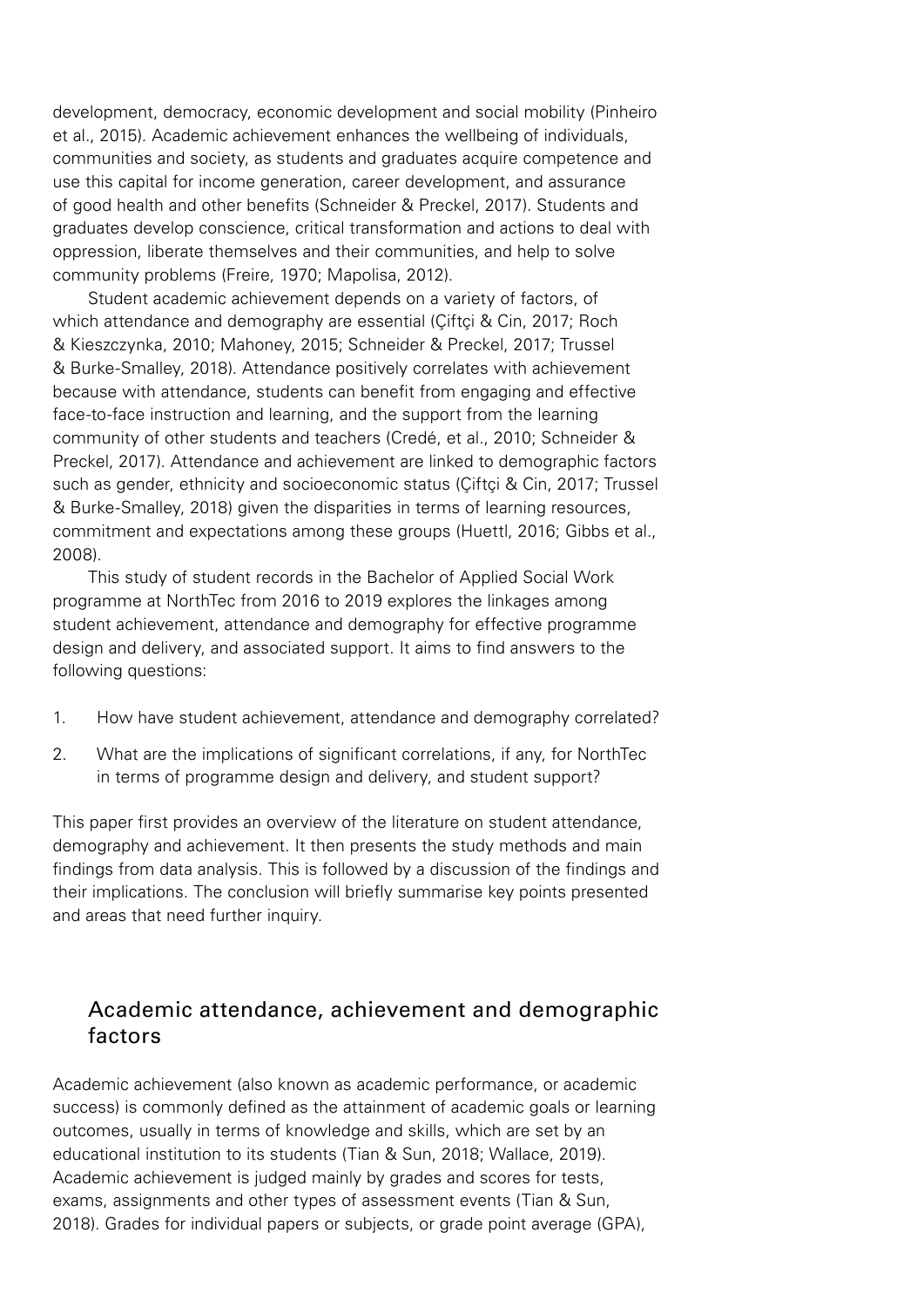for example, are often used. There are other measures such as yearly results, completion and graduation (Wikaire et al., 2017).

Attendance has been found "a better predictor of college grades than any other known predictor of academic performance" and strongly correlates with both GPA and class grades (Credé et al., 2010, p. 272). In addition, class attendance has the greatest effect on students' strategies and approaches to learning that contribute to achievement, and Schneider and Preckel (2017) add that attendance frequency has a unique, long-lasting learning outcome.

The effect of class attendance on academic achievement can be explained by many factors that the class environment is able to provide. Firstly, the more students attend class, the more they are exposed to extra materials and content, and the more continual accumulation of knowledge and skills they can achieve; these factors in turn ensure longer-lasting learning effects (Credé et al., 2010). Secondly, teachers' facilitation of discussion and open-ended questions, and their availability and assistance, can encourage and enable students' critical and in-depth learning. Thirdly, stimulating and meaningful learning, assessment with constructive feedback, presentation, use of technology for blended learning and extracurricular training for academic skills or self-motivation can benefit students in different aspects. For instance, these factors help to engage students better and assist them to make connections to their prior knowledge and skills, set clear goals, plans and strategies, and improve learning skills and motivation (Schneider & Preckel, 2017).

Academic attendance and achievement can be influenced by demographic factors (Oldfield et al., 2017; Trussel & Burke-Smalley, 2018). For example, high socioeconomic groups tend to attend and perform better than low socioeconomic ones (Huettl, 2016; Ministry of Education, 2018; Oldfield et al., 2017; Trussel & Burke-Smalley, 2018). Possible underlying reasons for low attendance and performance by students experiencing poverty include limited resources and supports, lower expectations of achievement, the lack of positive role models, and poorer health, among others (Huettl, 2016). Financial issues, in particular, are found to have a direct relationship with these students' absenteeism and their decisions to drop out, as they have to work while studying (Bernardo et al., 2016; Oldfield et al., 2017). Findings of employment impacts on academic performance, however, vary across studies and range from negative to neutral and positive (Baert et al., 2017; Hughes et al., 2017; Tani et al.; Yanbarisova, 2015).

Mainstream ethnic groups tend to perform better than ethnic minorities (Ministry of Education, 2018; Trussel & Burke-Smalley, 2018). Gender has significant correlations with academic success, with women studying better than men in most OEDC countries (Autor et al., 2016). Part of this can be explained by male students' classroom behaviours such as inattention and distraction, which negatively impact learning (Gibbs et al., 2008).

The influence of demographic factors on academic achievement varies across individual programmes or institutions. Hughes et al.'s study (2017), for example, found no correlation between demographic factors and academic performance, while Tani et al. (2019) found gender, age and ethnicity to have no significant correlation with the GPAs in their studied population.

In summary, the literature demonstrates a strong correlation between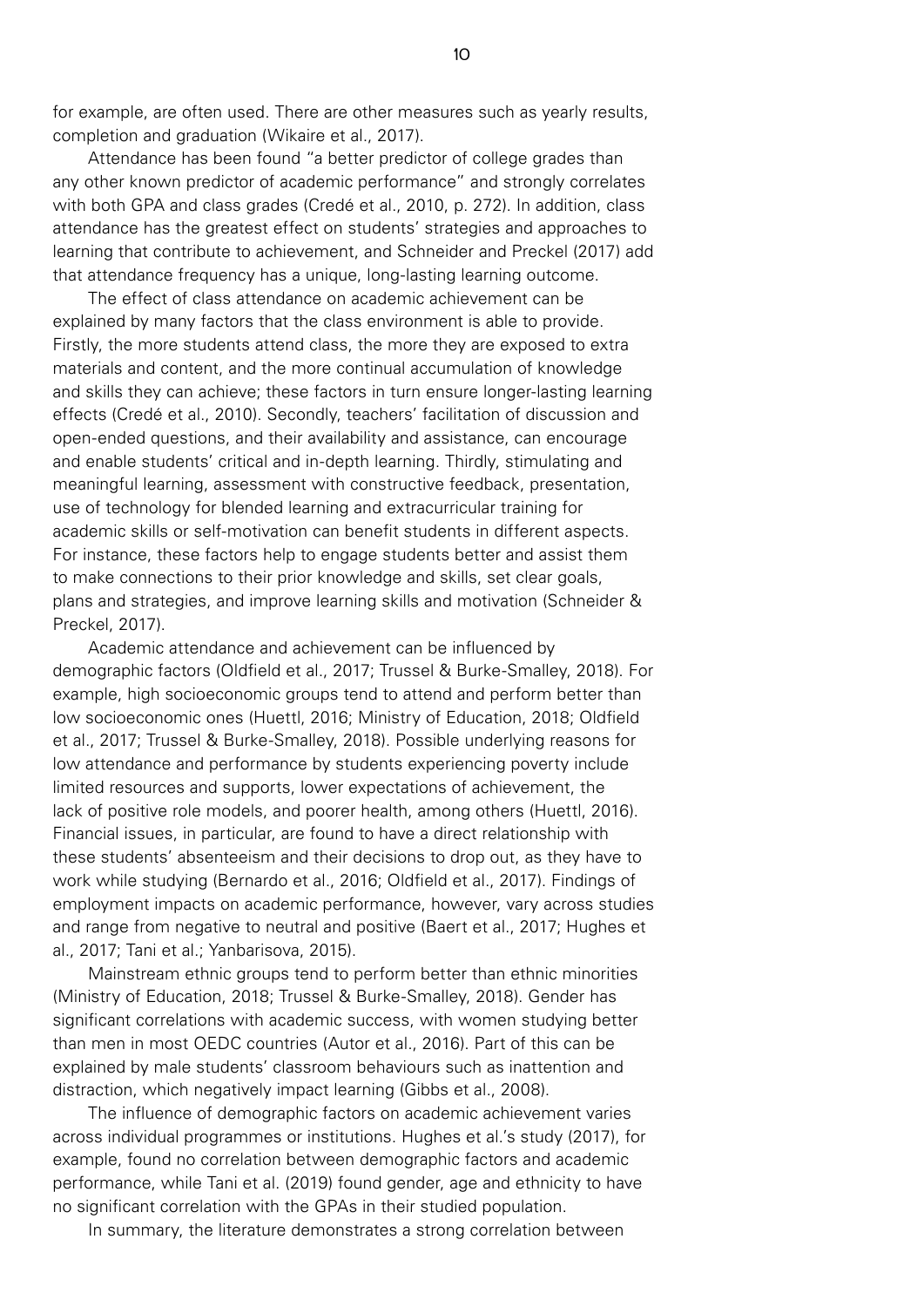attendance and achievement. It also shows gender, ethnicity, socioeconomic and other disparities in academic achievement in higher education to a varying degree. This highlights the need for a detailed analysis of how these factors operate at each of these levels for effective programme design, delivery and student support.

## Research methodology

The study was quantitative and explorative. It examined student attendance, demography and achievement in Year 1 papers of the Bachelor of Applied Social Work programme at NorthTec from 2016 to 2019 to identify possible correlations between these areas, and implications for NorthTec. This involved retrieval and secondary analysis of official statistics collected by NorthTec. This process was non-obtrusive and did not involve any direct or indirect interactions with the studied population (Denzin, 1970 as cited in Bryman, 2012). It was also cost and time effective given that data collection was not required (Bryman, 2012). However, the researcher had no control over what and how data were collected (Bryman, 2012). For example, results of the last two papers in 2019 had not been finalised at the time of data retrieval and therefore had to be excluded from the analysis. The grading scale included from 0 to 100, Did Not Complete, Withdraw, Credit Transfer, Recognition of Prior Learning. The non-numeric grades had to be excluded in correlation analysis that involved grades.

Firstly, student enrolment and performance records of the Bachelor of Applied Social Work programme at NorthTec from 2016 to 2019 were retrieved from the student registry services. Student enrolment data included the year of enrolment, ethnicity (first, second and third), age at the commencement of study, previous activity, full-time or part-time study, gender, highest secondary qualification, type of funding, citizenship, disability and home postcode. Student performance data included the papers they enrolled in and their grade (including from 0 to 100, Did Not Complete, Withdraw, Credit Transfer, Recognition of Prior Learning) across provided papers. Student attendance was recorded with the number of absent sessions and attended sessions. This analysis, therefore, used the absent sessions as indications of attendance. To ensure anonymity, all personal, identifiable details such as student name and identification number were excluded. The student identification numbers (ID) were, however, recoded into different numbers to allow an analysis of individual grade per paper per student .

Secondly, all the student data were input into SPSS Statistics v.16.0, followed by a process of data cleaning where errors, missing values and outliers were identified and corrected if possible or excluded. As NorthTec did not collect socioeconomic status data, this measure had to be generated from the postcode details and data of school deciles that were taken from other studies and official statistics. In particular, home postcode was used to identify the geographical areas where the students were residing at the time of their enrolment, using the New Zealand Postal Code Directory. The areas were matched up with their deprivation levels based on the New Zealand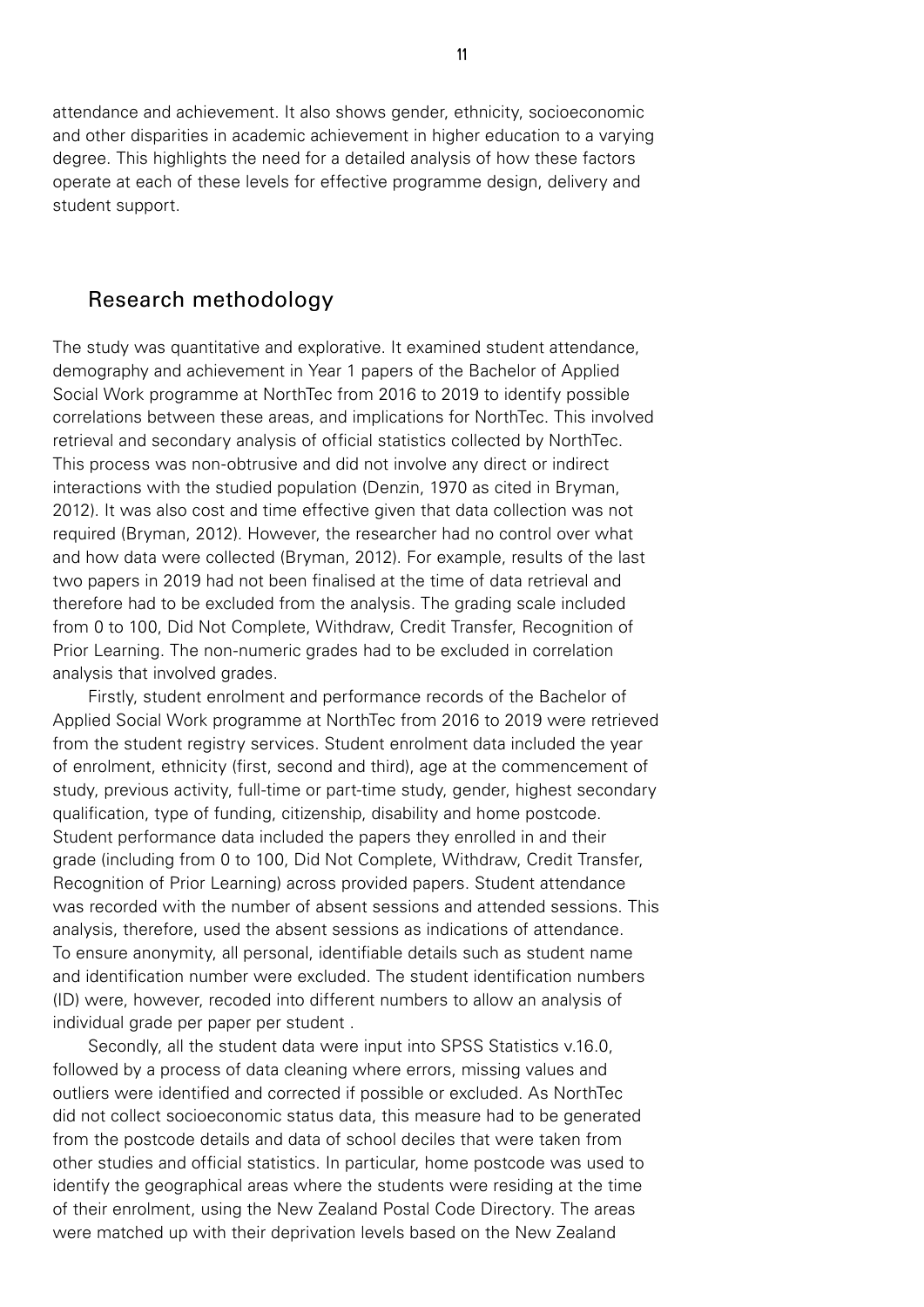school decile rating. In the case that school deciles varied greatly within a postcode area, the cases were identified as outliers and were excluded in the analysis. Overseas postcode or unidentified postcode area were coded as missing. As a result, part of the population was excluded in the analysis of performance and socioeconomic status. To ease analysis, the socioeconomic status data were grouped into the following socioeconomic categories: low (1–3) (poor), low medium (4–5), high medium (6-7) and well off (8–10).

Using SPSS, explorative statistics analysis was used to discover major demographic trends in the student population. Grade means were compared across demographic groups using means comparison. Cross-tabulation, one-way ANOVA analysis and t-test were conducted to find out if attendance, years, first ethnicity, age at the start of the study, previous activity, full-time or part-time study, gender, highest secondary qualification, type of funding, citizenship, disability and socioeconomic status have significant correlations to grade score.

## Findings

STUDENT DEMOGRAPHIC PATTERNS AND TRENDS There were 119 students enrolled for first-year papers, but with declining numbers between 2016 and 2019. Female students were the absolute majority across the study years (84% to 96.7%) with an average percentage of 88.2%. Students aged 18 to 25 accounted for 36.1% while other older groups had smaller percentages.

| Student Age Group\Year | 2016           | 2017           | 2018           | 2019           |
|------------------------|----------------|----------------|----------------|----------------|
| $18 - 25$              | 12             | 11             | 11             | 9              |
| $25.1 - 32$            | $\overline{7}$ | 6              | 7              | 6              |
| $32.1 - 40$            | 8              | $\overline{7}$ | 5              | 5              |
| $40.1 - 47$            | 8              | $\overline{4}$ | 3              | 5              |
| $47.1 - 55$            | 1              | 1              | $\overline{2}$ | $\overline{0}$ |
| $55.1 - 65$            | $\mathbf 0$    | 1              | $\overline{0}$ | $\mathbf 0$    |

TABLE 1. STUDENT AGE GROUP PER YEAR.

Māori and New Zealand European were majorities in first registered ethnicity, accounting for 39.5% and 46.2% respectively. Minority groups included other European, Asian, African, Pacific and others, totalling 14.3%. Most students were domestic students who received Student Achievement Component (SAC) funding and there was only one student who paid international fees in this period.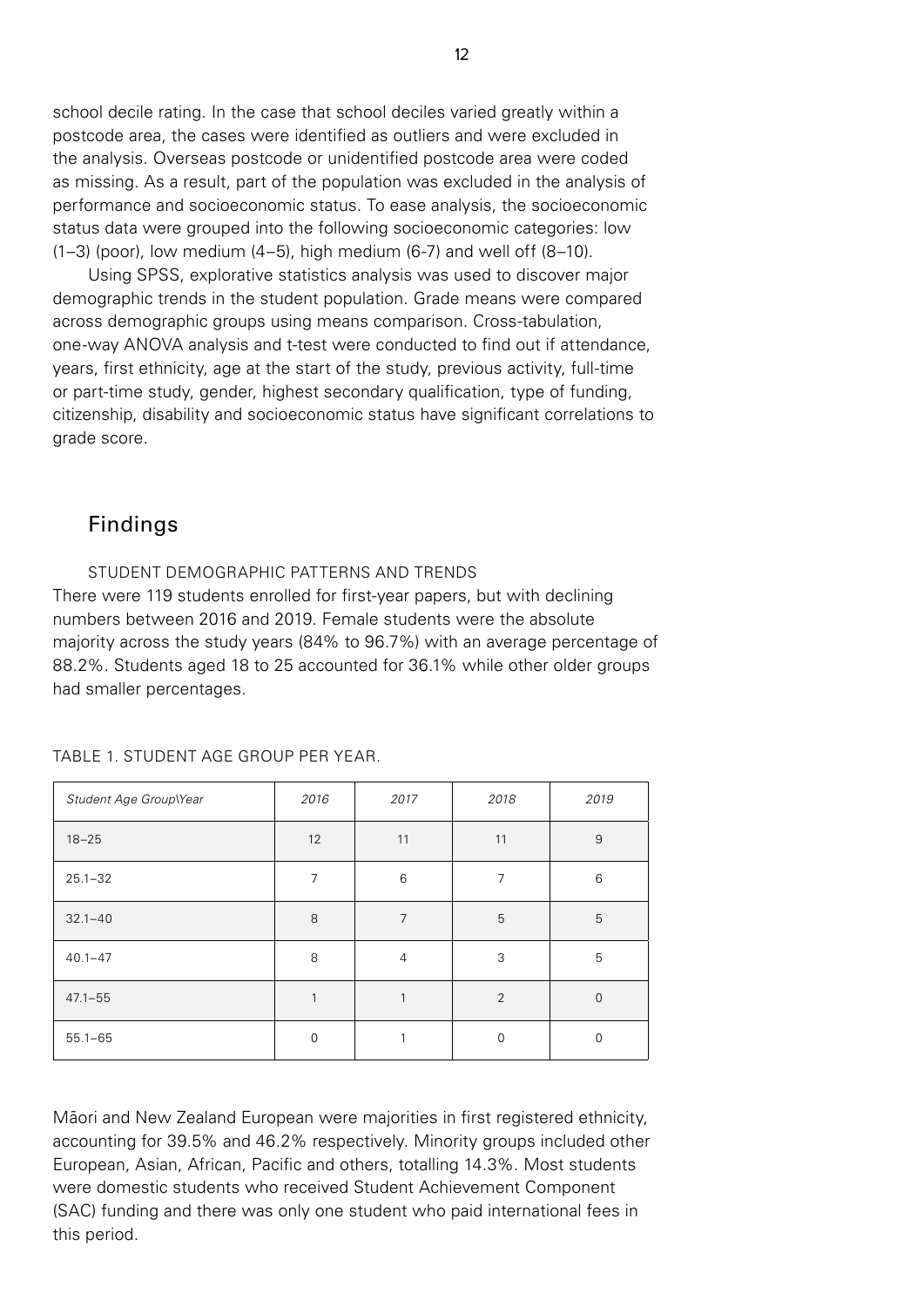#### TABLE 2. STUDENT ETHNICITY PER YEAR.

| Student Ethnicity\Year | 2016           | 2017     | 2018           | 2019          |
|------------------------|----------------|----------|----------------|---------------|
| European               |                | $\Omega$ | $\overline{2}$ | 3             |
| New Zealand European   | 13             | 19       | 8              |               |
| New Zealand Māori      | 19             | 11       | 13             | 12            |
| Other                  | $\mathfrak{D}$ | 0        |                |               |
| Pacific                |                | 0        | 4              | $\mathcal{P}$ |

Students with no formal secondary school qualification accounted for 31.1% of the overall population in the study, but varied between 27.8% and 39.3% across the years with no clear trends shown. The proportion of this type of student was higher among European (33.3%) and New Zealand European (31.9%), and lower among New Zealand Māori (30.9%), Pacific (28.6%) and other ethnic groups (25%). Student age groups 25.1–32 and 32.1–40 also had the highest percentages having no formal secondary qualification, 34.6% and 36% respectively. Before enrolment, most students had either studied (47.1%) or worked (30.3%). Students who were unemployed or on benefits accounted for 12.6% and students who did housework or were retired accounted for 6.7%. Of the total students, 10.9% were enrolled part time and students with identified disabilities accounted for 11.8% of the overall student population in the study.

### FIGURE 1. STUDENTS' PRIOR ACTIVITIES BEFORE ENROLMENT.



Among the sample with known socioeconomic area status (69.7% of the overall student population in the study), 83.1% came from poor socioeconomic areas. The proportions of this type of student were higher among Pacific and Māori groups (83.3% and 86.9% respectively).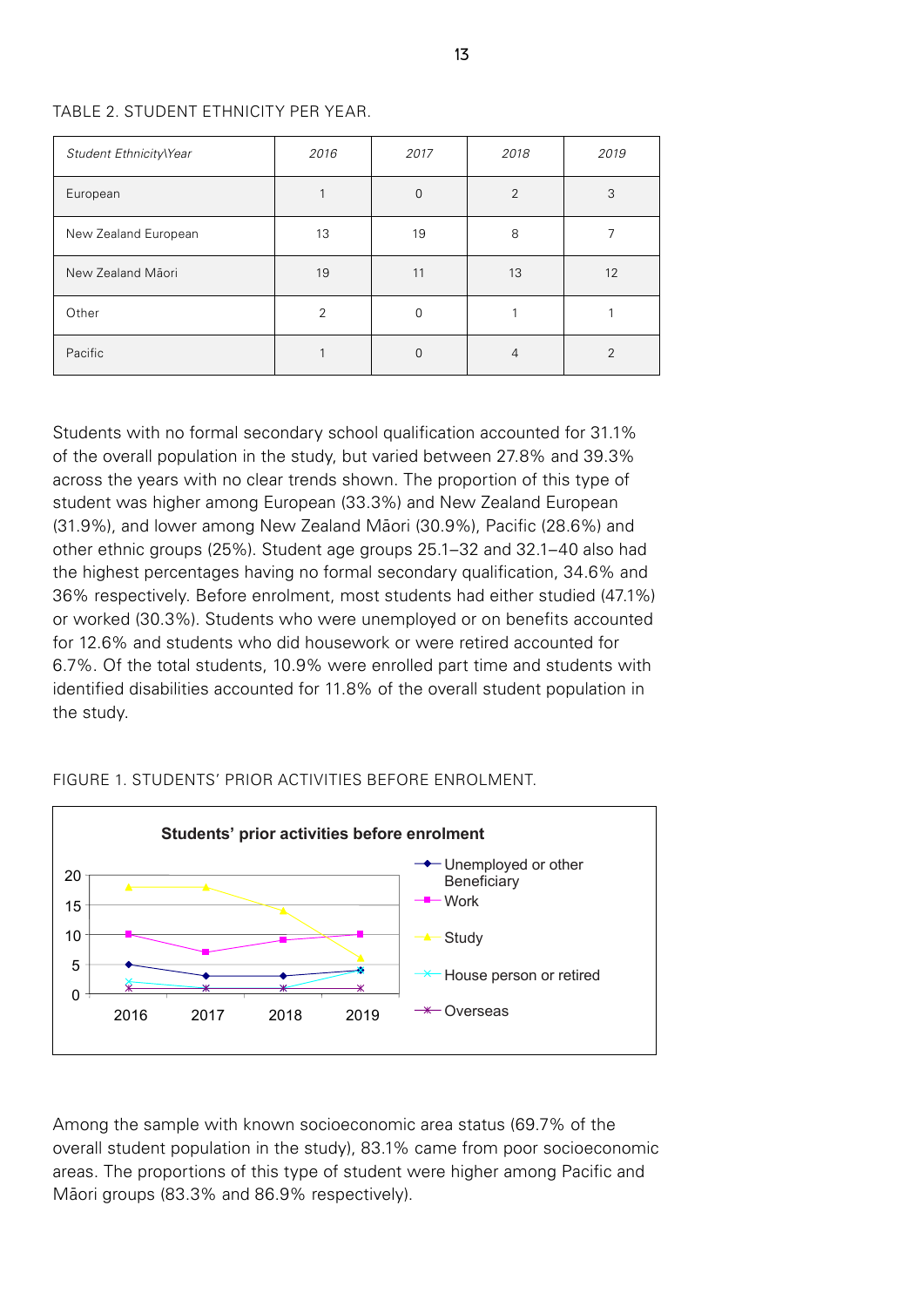| Socioeco Areas\Year             | 2016 | 2017 | 2018     | 2019 |
|---------------------------------|------|------|----------|------|
| Low socioeconomic areas         | 23   | 17   | 18       | 11   |
| Low medium socioeconomic areas  | 2    |      | 3        |      |
| High medium socioeconomic areas |      | 5    | $\Omega$ |      |
| Well-off socioeconomic areas    |      |      | O        |      |
| Unknown                         | 10   | 8    |          |      |

## TABLE 3. NUMBER OF STUDENTS BY SOCIOECONOMIC AREA STATUS PER YEAR.

### ACADEMIC PROGRAMME AND ACHIEVEMENTS

The Bachelor of Applied Social Work is a four-year, 480-credit degree programme. There are eight papers, 15 credits each, in Year 1: Indigenous Voices, Aoteoroa New Zealand Society, Social Work Theoretical Framework, Te Ao Māori, Professional Social Work Practice, Social Work Practice Skills, Academic and Digital Literacy, and Human Development and Social Work. Grading patterns varied across the papers, with the percentage of students whose overall mark was under 50% varying between 2.6% in Te Ao Māori and 22.2% in Academic and Digital Literacy, while that of students whose mark was 75% and above was between 29.6% in Academic and Digital Literacy and 92.3% in Te Ao Māori. Table 4 below presents the percentages of grade groups per paper.

| TABLE 4. PERCENTAGE OF STUDENTS WITH GRADE BELOW 50% AND GRADE |  |  |
|----------------------------------------------------------------|--|--|
| FROM 75% AND ABOVE.                                            |  |  |

| Paper\Grade group                        | Below 50% | 75% and above |
|------------------------------------------|-----------|---------------|
| Indigenous Voices                        | 19.3%     | 33.6%         |
| Aotearoa New Zealand Society             | 15.0%     | 24.3%         |
| Social Work Theoretical Framework        | 15.1%     | 36.6%         |
| Te Ao Māori                              | 3.0%      | 94.0%         |
| <b>Professional Social Work Practice</b> | 5.3%      | 69.7%         |
| Social Work Practice Skills              | 2.7%      | 51.4%         |
| Academic and Digital Literacy            | 22.2%     | 29.6%         |
| Human Development and Social Work        | 13.3%     | 40.0%         |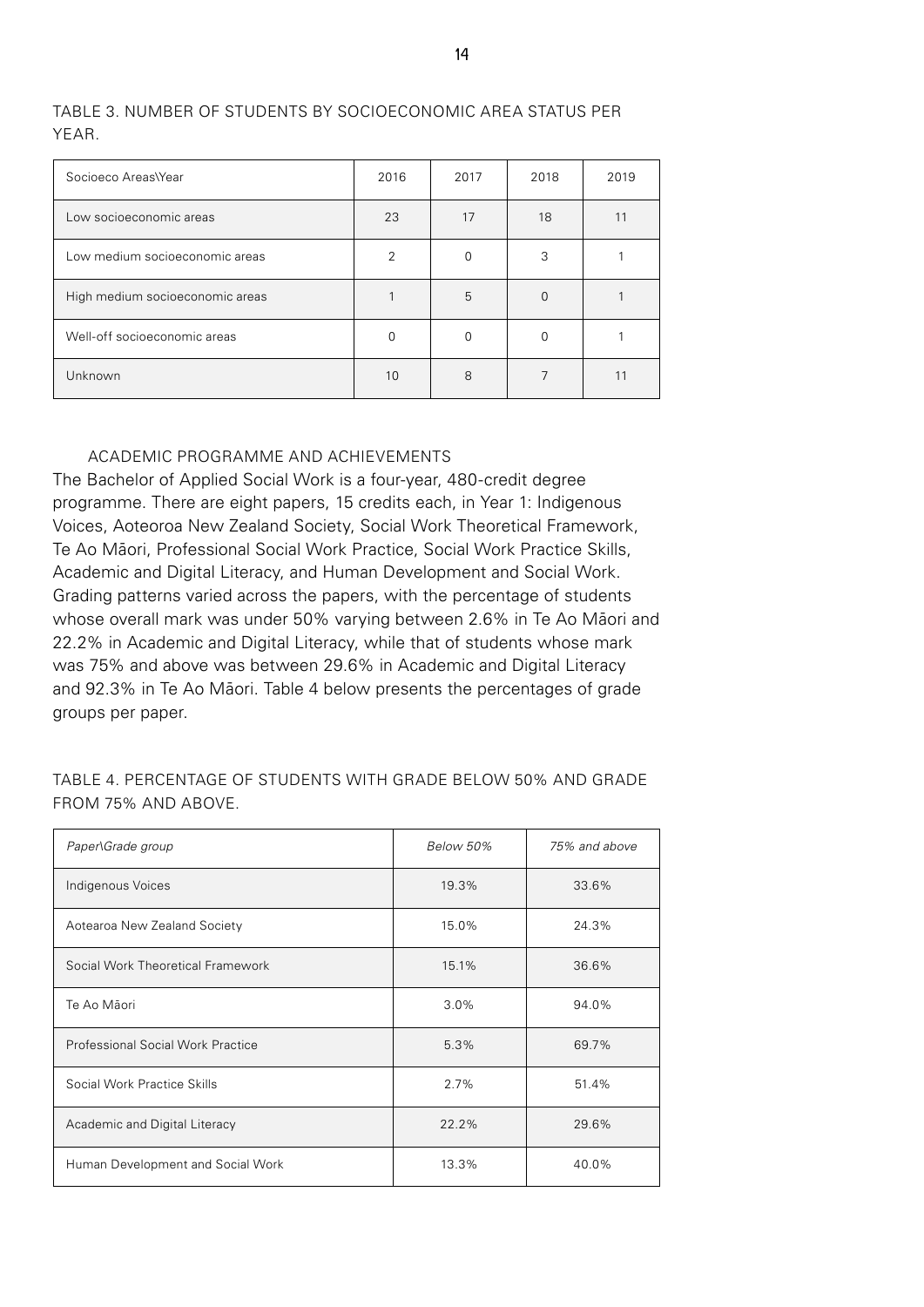#### MEANS COMPARISON

Analysis results show that groups of students being unemployed or receiving benefits, being Māori, without formal secondary school qualification, or being from low socioeconomic areas had lower grade means than the overall student population in this study, across most of the papers. The differences are mostly minor, i.e., below five points per 100 points. The group of students who were unemployed or received state benefits before enrolment, however, had grade means between five and 18 points lower than the overall population in the study in all but Social Work Practice Skills. Other exceptions were the groups of students having no formal secondary qualification, in Indigenous Voices, Aotearoa New Zealand Society, Te Ao Māori and Social Work Practice Skills; the group of students from low socioeconomic areas, in Te Ao Māori; and Māori students in Te Ao Māori. All of these had slightly higher grade means than the overall population in the study, i.e., below three points higher.

| Paper                            |                | Unempl/on<br>benefit | Māori    | No second.<br>school qual. | Low socioec | Total    |
|----------------------------------|----------------|----------------------|----------|----------------------------|-------------|----------|
| Academic and<br>Digital Literacy | Mean           | 45.4286              | 56.8571  | 57.9722                    | 58.3385     | 58.5926  |
|                                  | N (student)    | 14                   | 49       | 36                         | 65          | 108      |
|                                  | Std. Deviation | 31.43422             | 25.02082 | 23.70713                   | 22.78450    | 24.54218 |
| Human<br>Development             | Mean           | 55.7778              | 62.7907  | 65.7500                    | 66.0000     | 68.6444  |
| and Social Work                  | N (student)    | 9                    | 43       | 32                         | 56          | 90       |
|                                  | Std. Deviation | 18.51201             | 20.48874 | 17.13702                   | 19.53365    | 18.37580 |
| Indigenous<br>Voices             | Mean           | 53.2857              | 63.7347  | 66.4286                    | 64.1515     | 64.3364  |
|                                  | N (student)    | 14                   | 49       | 35                         | 66          | 107      |
|                                  | Std. Deviation | 28.73333             | 22.40050 | 15.83794                   | 18.45930    | 20.77142 |
| Aotearoa New<br>Zealand Society  | Mean           | 48.9286              | 62.1200  | 63.7778                    | 62.5758     | 62.4766  |
|                                  | N (student)    | 14                   | 50       | 36                         | 66          | 107      |
|                                  | Std. Deviation | 23.40107             | 18.99478 | 14.74761                   | 16.42799    | 18.67768 |
| Social Work<br>Theoretical       | Mean           | 47.9000              | 61.0000  | 65.7576                    | 65.7895     | 66.5054  |
| Framework                        | N (student)    | 10                   | 44       | 33                         | 57          | 93       |
|                                  | Std. Deviation | 27.97002             | 26.73209 | 24.82568                   | 23.83705    | 23.10074 |

## TABLE 5. GRADE MEANS ACROSS SELECTED SUB-GROUPS OF THE STUDY POPULATION PER FIRST-YEAR PAPER.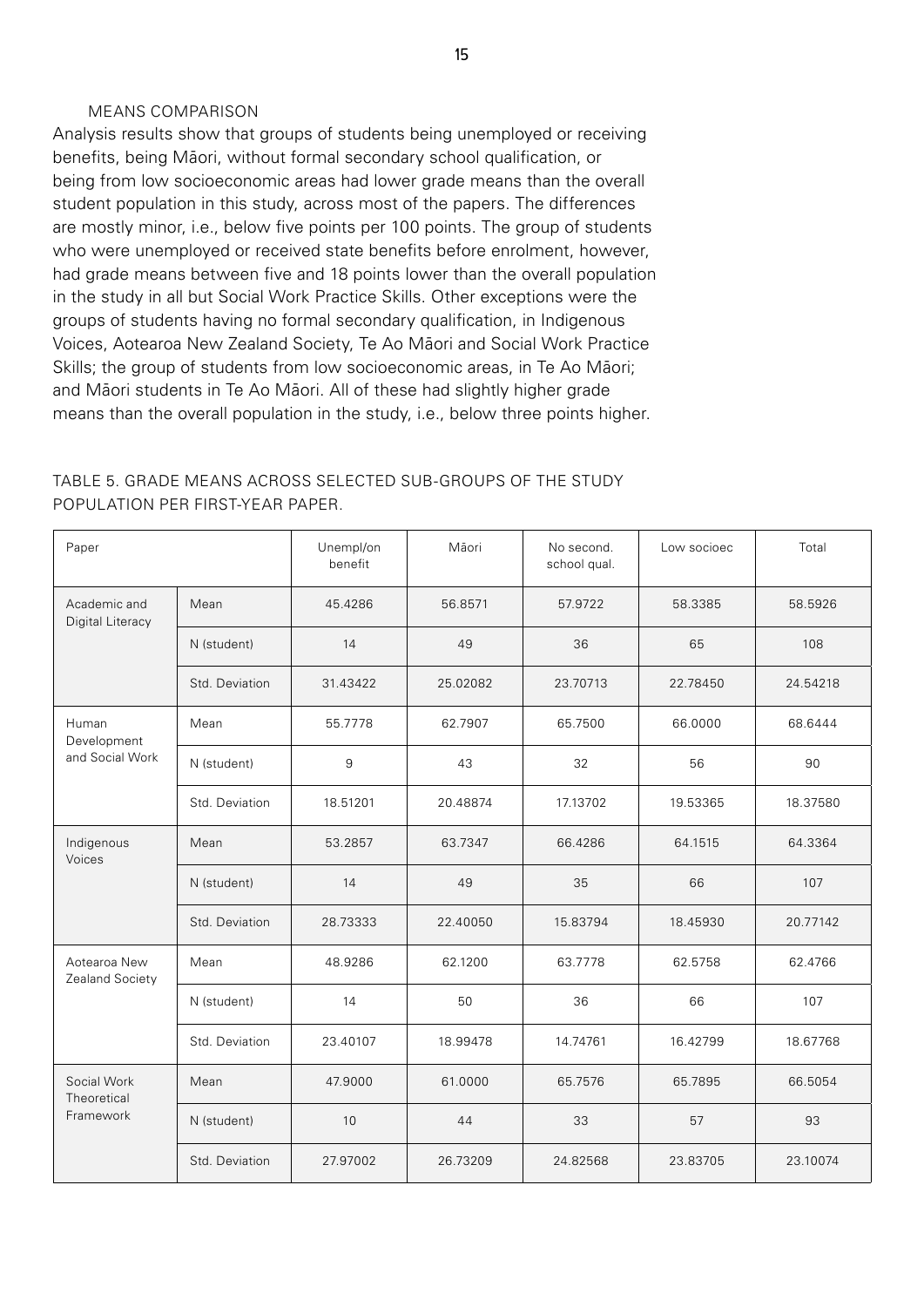| Te Ao Māori                    | Mean           | 78.9167  | 92.9048  | 90.6471  | 92.8070  | 90.5800  |
|--------------------------------|----------------|----------|----------|----------|----------|----------|
|                                | N (student)    | 12       | 42       | 34       | 57       | 100      |
|                                | Std. Deviation | 28.85531 | 9.34908  | 18.12395 | 14.22452 | 17.89768 |
| Professional<br>Social Work    | Mean           | 69.3333  | 74.4118  | 74.0741  | 75.4468  | 76.6184  |
| Practice                       | N (student)    | 6        | 34       | 27       | 47       | 76       |
|                                | Std. Deviation | 9.52190  | 18.28912 | 17.56072 | 16.56845 | 17.07784 |
| Social Work<br>Practice Skills | Mean           | 76.8333  | 76.2188  | 75.1481  | 74.0652  | 73.0541  |
|                                | N (student)    | 6        | 32       | 27       | 46       | 74       |
|                                | Std. Deviation | 11.95687 | 18.06393 | 18.78155 | 17.35691 | 17.72228 |

### CROSS TABULATION

Analysis results show that the number of absence sessions significantly and negatively correlates with grades across all papers except Professional Social Work Practice and Social Work Practice Skills. The correlations are weak to moderate with Pearson's correlation (r) between -.257 and -.413 in most of the papers, except for Aotearoa New Zealand Society and Te Ao Māori where r is respectively -.567 and -.764, which are moderate to strong, as shown in Table 6 below.

## TABLE 6. PEARSON'S CORRELATION (r) AND SIGNIFICANCE BETWEEN ATTENDANCE AND GRADE ACROSS YEAR 1 BASW PAPERS.

| Paper                                    | N   | Pearson's r | Approx. Sig.      |
|------------------------------------------|-----|-------------|-------------------|
| Academic and Digital Literacy            | 108 | $-299$      | .002 <sup>c</sup> |
| Human Development and Social Work        | 90  | $-.413$     | .000c             |
| Indigenous Voices                        | 107 | $-0.369$    | .000c             |
| Aotearoa New Zealand Society             | 107 | $-567$      | .000c             |
| Social Work Theoretical Framework        | 93  | $-.257$     | .013c             |
| Te Ao Māori                              | 100 | $-764$      | .000c             |
| <b>Professional Social Work Practice</b> | 76  | $-.091$     | .436c             |
| Social Work Practice Skills              | 74  | .057        | .629 $^{\circ}$   |

c . Based on normal approximation.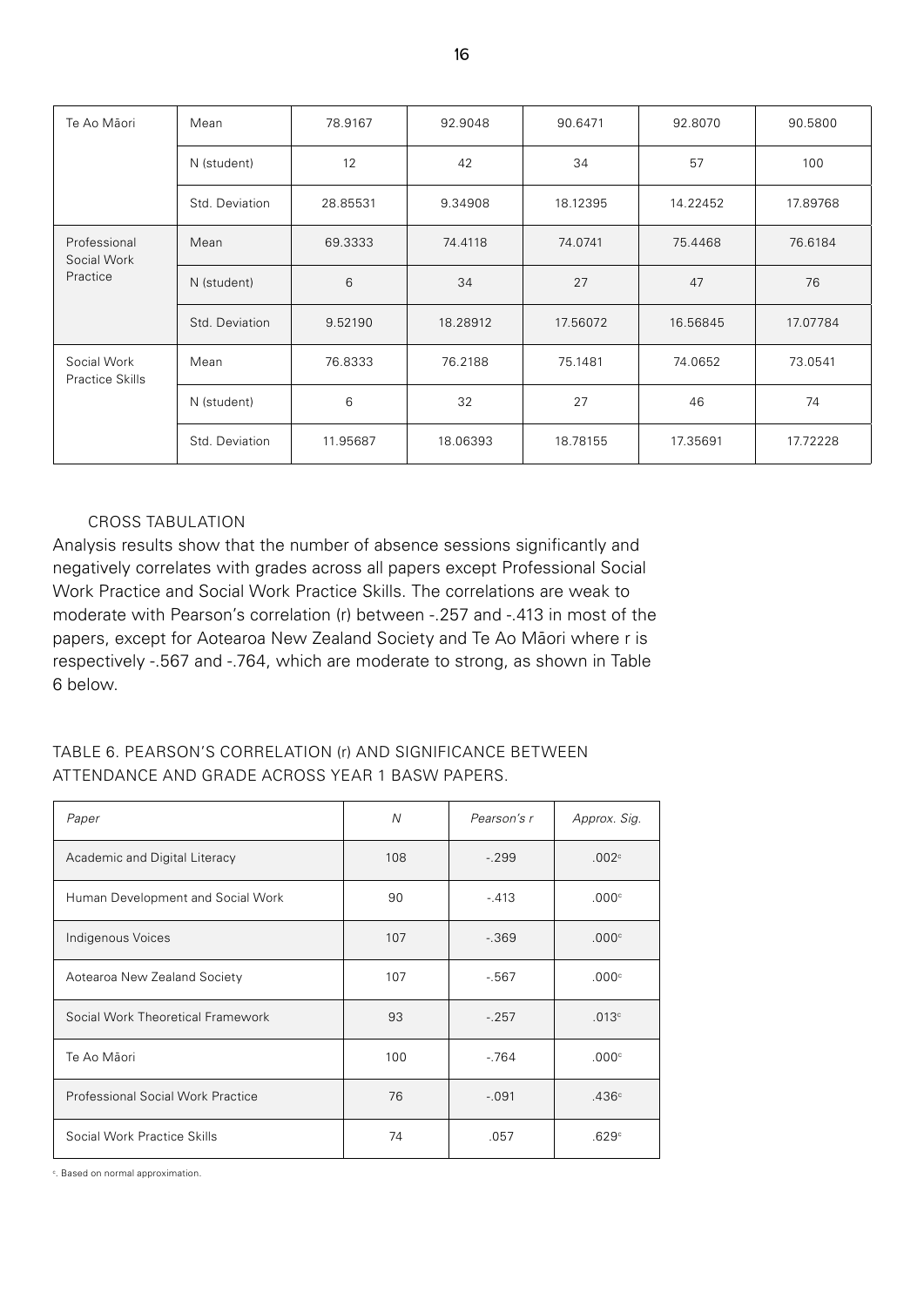Other demographic factors that have significant correlations with achievement are age in Te Ao Māori; full-time or part-time study in Academic and Digital Literacy; and having a disability or not in Human Development and Social Work and Professional Social Work Practice. The correlations observed are weak, with the Pearson's correlation (r) between -.230 and .204. No significant correlation was found between gender and achievement across the eight papers.

TABLE 7. PEARSON CORRELATION (r) AND SIGNIFICANCE BETWEEN GRADE AND AGE, FULL-TIME OR PART-TIME STUDY AND HAVING A DISABILITY OR NOT, ACROSS YEAR 1 BASW PAPERS.

| Paper                                       | Independent<br>variable       | N   | Pearson's r | Approx. Sig.      |
|---------------------------------------------|-------------------------------|-----|-------------|-------------------|
| Academic and Digital<br>Literacy            | Full-time/part-<br>time study | 108 | .204        | .034 <sup>c</sup> |
| Human Development<br>and Social Work        | Disability or<br>not          | 90  | $-.230$     | .029 <sup>c</sup> |
| Te Ao Māori                                 | Age                           | 100 | .227        | .023c             |
| Professional Social<br><b>Work Practice</b> | Disability or<br>not          | 76  | $-229$      | .046 <sup>c</sup> |

<sup>c</sup>. Based on normal approximation.

#### ONE-WAY ANOVA ANALYSIS/T-TEST

Results of one-way ANOVA analysis/t-test show that differences in grade means among groups of students by previous activities, prior highest qualifications, or ethnicity are not significant in most papers. Factors having significant correlations with achievement include previous activities and ethnicity in Social Work Theoretical Framework, prior qualifications in Indigenous Voices, and ethnicity in Human Development and Social Work.

There were significant differences in grade means across years of study for Indigenous Voices, Aotearoa New Zealand Society, Social Work Theoretical Framework and Social Work Practice Skills. The differences demonstrate similar trends, with grade means increasing between 2016 and 2018 and decreasing in 2019 in Indigenous Voices, Aotearoa New Zealand Society and Social Work Practice Skills. For Social Work Theoretical Framework, grade means decreased in 2017 and 2019 compared to 2016 and 2018 respectively. Tables 8 and 9 below present these results in detail.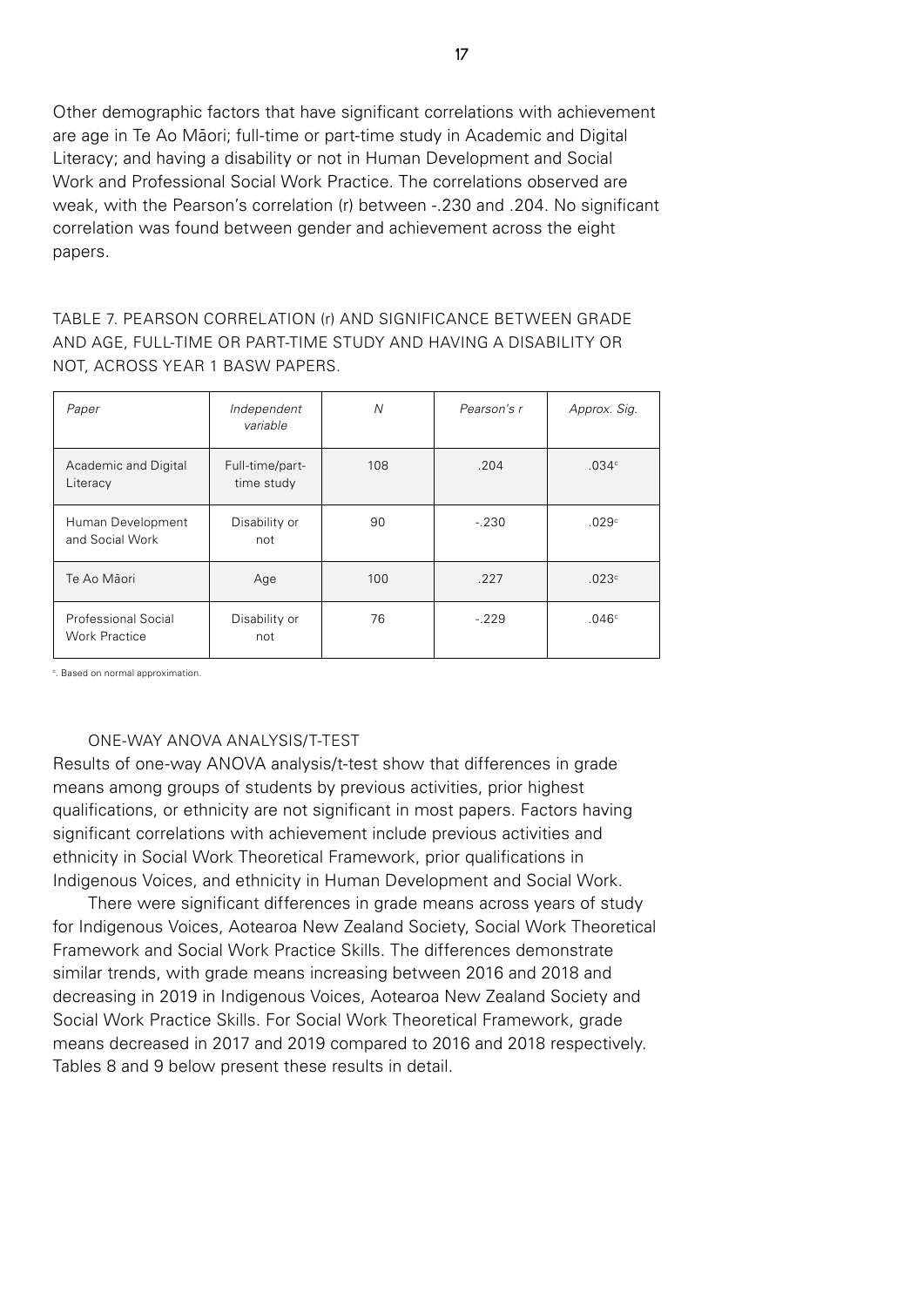TABLE 8. GRADE MEANS BY YEAR IN INDIGENOUS VOICES, AOTEAROA NEW ZEALAND SOCIETY, SOCIAL WORK THEORETICAL FRAMEWORK AND SOCIAL WORK PRACTICE SKILLS.

| Paper                                | Year | $\overline{N}$ | Mean    | Std. Deviation |
|--------------------------------------|------|----------------|---------|----------------|
| Indigenous Voices                    | 2016 | 31             | 56.6129 | 21.02170       |
|                                      | 2017 | 31             | 64.7742 | 17.17500       |
|                                      | 2018 | 28             | 74.3214 | 20.32159       |
|                                      | 2019 | 17             | 61.1765 | 21.88103       |
| Aotearoa New Zealand<br>Society      | 2016 | 32             | 52.5938 | 19.02436       |
|                                      | 2017 | 31             | 62.8710 | 14.43085       |
|                                      | 2018 | 27             | 74.3704 | 16.15109       |
|                                      | 2019 | 17             | 61.4706 | 18.97735       |
| Social Work Theoretical<br>Framework | 2016 | 28             | 68.2143 | 17.72915       |
|                                      | 2017 | 28             | 62.5714 | 19.69852       |
|                                      | 2018 | 23             | 80.8696 | 24.30171       |
|                                      | 2019 | 14             | 47.3571 | 22.77856       |
| Social Work Practice Skills          | 2016 | 24             | 67.7500 | 12.38600       |
|                                      | 2017 | 27             | 70.8148 | 24.28047       |
|                                      | 2018 | 23             | 81.2174 | 8.86236        |

## TABLE 9. ONE-WAY ANOVA ANALYSIS/T-TEST FOR SIGNIFICANT MEAN DIFFERENCES OF GRADES.

| Paper                                | Independent variables                                                      | F/t                                                              | p-value              |
|--------------------------------------|----------------------------------------------------------------------------|------------------------------------------------------------------|----------------------|
| Human Development and Social<br>Work | Ethnicity                                                                  | $F(4, 85) = 2.719$                                               | .035                 |
| Indigenous Voices                    | Prior qualifications<br>Year of study                                      | $F(7, 99) = 2.217$<br>$F(3, 103) = 4.042$                        | .039<br>.009         |
| Aotearoa New Zealand Society         | Year of study                                                              | $F(3, 103) = 7.970$                                              | .000                 |
| Social Work Theoretical<br>Framework | Previous activities<br>Ethnicity (Māori & NZ<br>European)<br>Year of study | $F(7, 85) = 3.293$<br>$t(72.724) = -2.291$<br>$F(3, 89) = 7.967$ | .004<br>.025<br>.000 |
| Social Work Practice Skills          | Year of study                                                              | $F(2, 71) = 4.041$                                               | .022                 |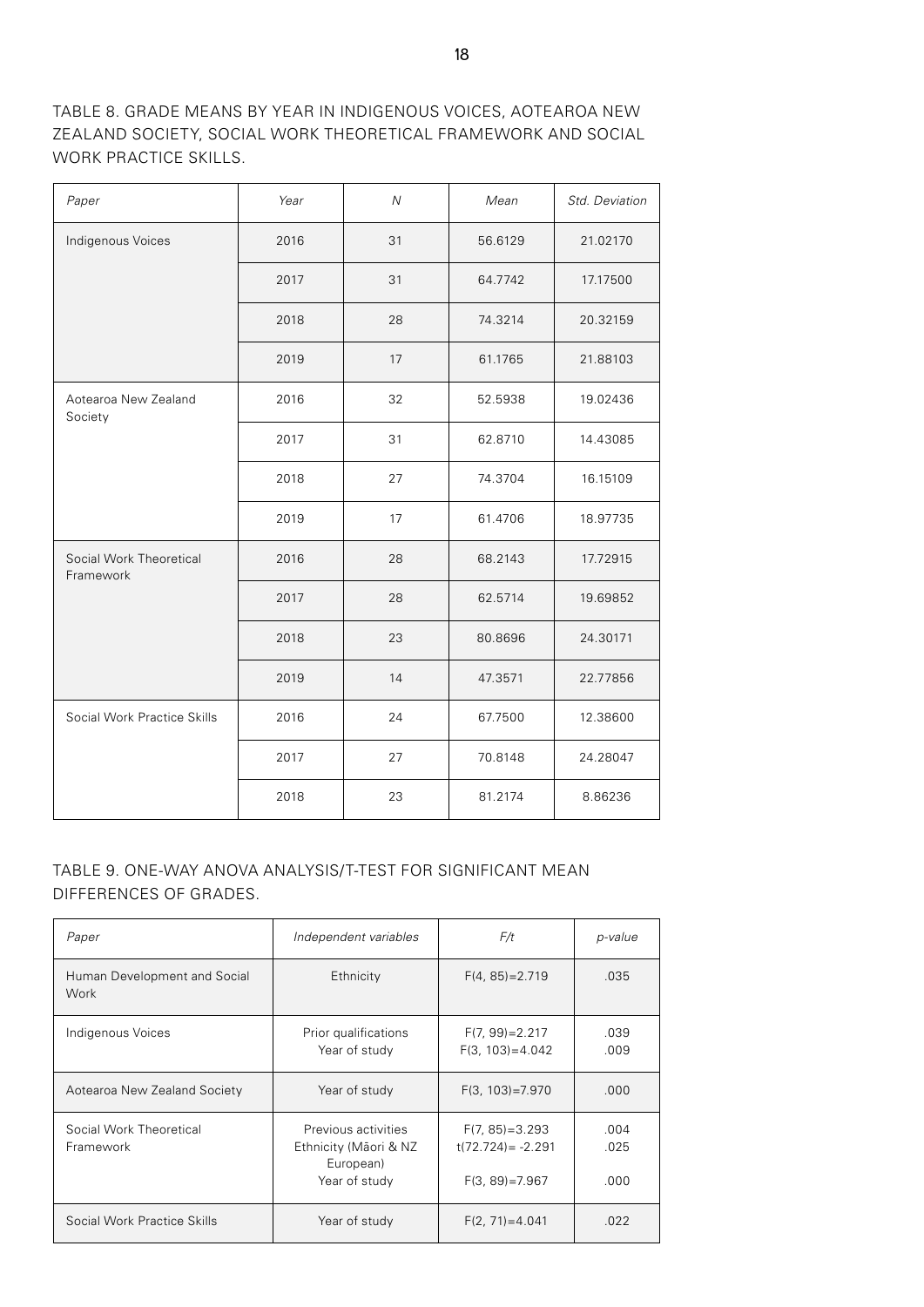## **Discussion**

The significant correlation between attendance and academic achievement in six out of eight Year 1 papers in the NorthTec Bachelor of Applied Social Work programme between 2016 and 2019 supports the literature on this relationship. The insignificant correlations among demographic factors and academic achievement in most of the papers confirm the identified varying disparities among demographic student groups in higher education. The yearly variation in grades could be due to different student cohorts and the complexity in the process of marking and assessment (Ylonen et al., 2018), which is beyond the scope of this discussion.

NorthTec has a mission to develop Northland and its people through tertiary education, is committed to guaranteeing achievement and success for all, and claims that NorthTec graduates possess the skills and knowledge for the economy (NorthTec, n.d.; NorthTec, 2018). Attendance issues, however, pose major challenges to these goals and necessitate actions.

Attendance and achievement depend not only on the academic environment, in which teachers play an essential role, but also on the students and their socioeconomic settings that dictate their resources, commitment, and expectations to study and achievement (Credé et al., 2010; Huettl, 2016; Gibbs et al., 2008; Schneider & Preckel, 2017). Interventions, therefore, should target not only the students themselves but also the higher-education organisation and the environment surrounding it.

Institutionally, the literature suggests a range of interventions. Attendance expectation is an effective measure (Schneider & Preckel, 2017; Subramaniam et al., 2013). Currently, attendance in the Bachelor of Applied Social Work programme at NorthTec is not compulsory, which leaves much leeway for students to be absent from lecture and tutorial sessions. Making attendance compulsory would potentially improve the attendance records of these students.

Incentives to motivate students to attend class and improve their learning outcomes have been offered at institutional level, and include recognition, prizes and rewards, and extra-curricular activities, with minimal evidence of effectiveness. To use incentives effectively, a systematic approach is proposed with four steps, including identifying the underlying causes for absenteeism; choosing suitable types of incentives for behaviour changes; implementation planning; evaluation and revision (Balu & Ehrlich, 2017). NorthTec could consider further inquiries into students' reasons for poor attendance. Based on the findings of these inquiries, suitable incentives could be devised to encourage students' attendance, along with appropriate strategies for implementation and evaluation.

Another set of effective measures involves student-centred pedagogical strategies that promote the students' agency and abilities as learners to shape their learning pathways in co-operation with the education institutions; that is, the students contribute to the creation, design and regulation of their programme and papers, and the overall organisational policies and strategies (Kelly et al., 2017; Klemenčič, 2017). The literature on community participation suggests that motivation, capacities and accountabilities are required to ensure effective participation (Marston et al., 2016), and this necessitates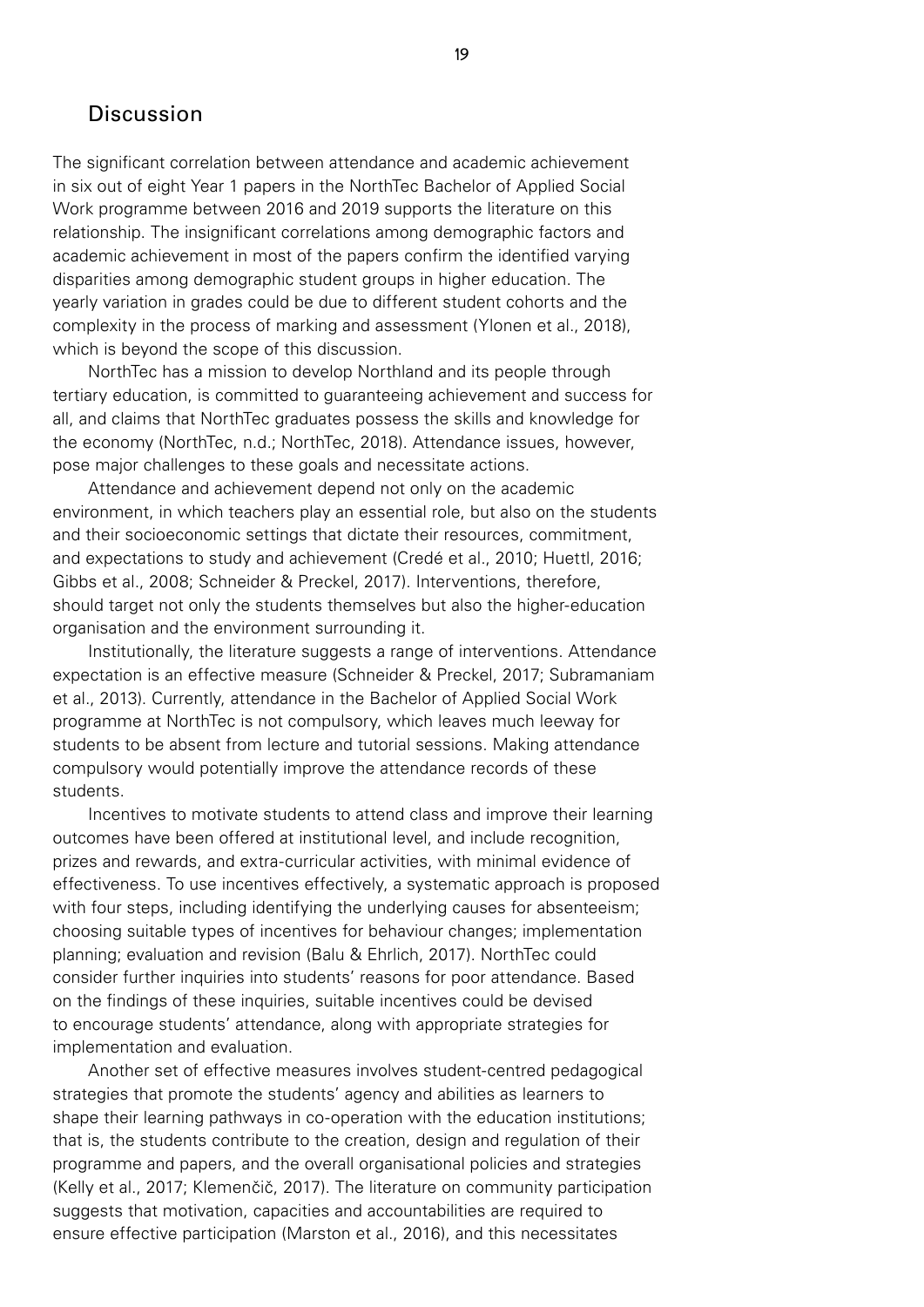actions such as recruitment of motivated student representatives, provision of training on required skills and knowledge for individual and group participation in higher education, clear designation of responsibilities for participants and responsiveness to student inputs. NorthTec regularly collects students' opinions and feedback via surveys and consultation meetings, and uses them as inputs to paper, programme, policy and strategy development. A review of current student participation practices in terms of selection, training and accountabilities, to identify areas for improvement and robust measures if necessary, would benefit NorthTec in this aspect.

Tutors engaging and facilitating instructional strategies, such as encouraging students to attend class frequently, ask questions and engage in discussion, have been found to improve students' participation in everyday class contacts (see more details in Schneider & Preckel, 2017). NorthTec could, therefore, provide regular training to teaching staff on effective instructional strategies and skills, and encourage and support their application in course delivery.

Students' study strategies are identified as the key leverage for achievement compared to their personality or demography (Schneider & Preckel, 2017). NorthTec has currently adopted a case-management model, in which students of high needs and high risks are identified and tracked. and support is offered if needed. The institution has also run academic skills workshops as needed, in terms of content and time, for student groups (H. Bruce-Iri, personal communication, July 29, 2020). NorthTec could consider enhancing this support and its access using online platforms, for example recording lectures and workshops on effective learning strategies and time and resource management, making them available on the NorthTec website, and including these contents in student orientation.

Tailored services for disadvantaged student groups, such as language support, extra tutorial and supervision, and peer support platforms, are prosuccess (Zorlu, 2013). Successful Māori and Pacific students, for example, found a friendly, enabling learning environment in their ethnic-specific equity programmes (Mayeda et al., 2014). Besides in-campus services, outreach support for students and families, such as enrolment, finance and transition support, is important (Trussel & Burke-Smalley, 2018), as this helps to ensure that students are well resourced for success (Hughes et al., 2017). Promotion of academic excellence by and with families and communities of students could help raise expectations and create a pro-learning environment for students in their communities (Mayeda et al., 2014; Whaley & Noël, 2012). Positive problem and conflict resolution, and involvement of families and communities, are required to deal with potential conflicts and problems that could hinder study (McMahon et al., 2011). NorthTec has recorded success with whānau engagement in certain programmes, such as nursing. For example, pōwhiri and whānau days are organised to engage, educate and encourage support from whānau as students start their study. When students complete their study and graduate, whakawātea are organised with whānau to acknowledge their efforts and contributions (H. Bruce-Iri, personal communication, July 29, 2020). The BASW programme holds regular Local Advisory Committee meetings with key stakeholders such as local experts and agencies, to engage with and seek support and contribution from them for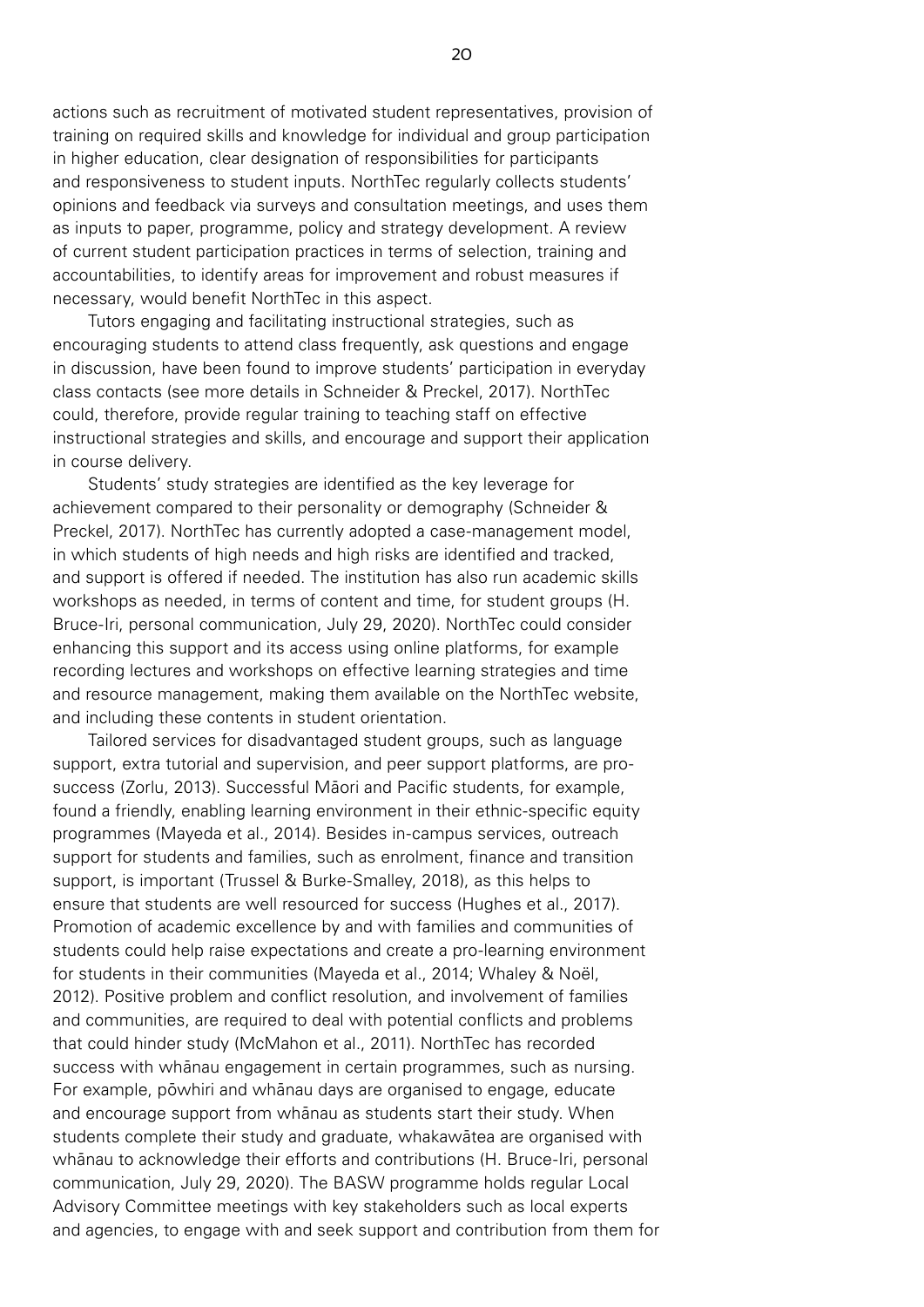programme development. NorthTec could consider enhancing and replicating such activities for other programmes.

In summary, the above discussion suggests actions that could be implemented to promote academic achievement of students at NorthTec's Bachelor of Applied Social Work programme in particular, and the overall institution in general. These are:

- 1. Raising attendance expectation, possibility by making attendance compulsory, or providing incentives using a systematic approach that starts with further inquiries into students' reasons for poor attendance, developing suitable incentives along with appropriate strategies for implementation and evaluation.
- 2. Improving student participation in and contribution to NorthTec's development via a review of current student participation practices to identify areas for improvement and robust measures for application if necessary.
- 3. Training teaching staff on effective instructional strategies and skills, and encouraging and supporting their application in course delivery.
- 4. Supporting students to improve their study strategies, particularly for better attendance, effective learning, and time and resource management for learning.
- 5. Enhancing and improving both in-campus and outreach support for students and families.
- 6. Improving work with families and communities to encourage their involvement, and promote academic excellence, study support, and positive problem and conflict solutions.

# Conclusion

This study of student records in the Bachelor of Applied Social Work programme at NorthTec from 2016 to 2019 confirms the significantly positive correlation between student achievement and attendance, and the varying influence of demographic factors on student achievement. It also looks at possible effective interventions at the institutional, student, family and community levels that the literature suggests could improve attendance and promote student achievement. It is recommended that NorthTec implement, evaluate and revise these interventions, if needed, for effective programme design and delivery, and associated support.

Ongoing monitoring of success factors for further analysis is recommended, given the varying influence of demographic factors on student achievement, and possible changes in the related areas and the yearly variation of grades. This monitoring would provide evidence for timely interventions to support students and their achievement.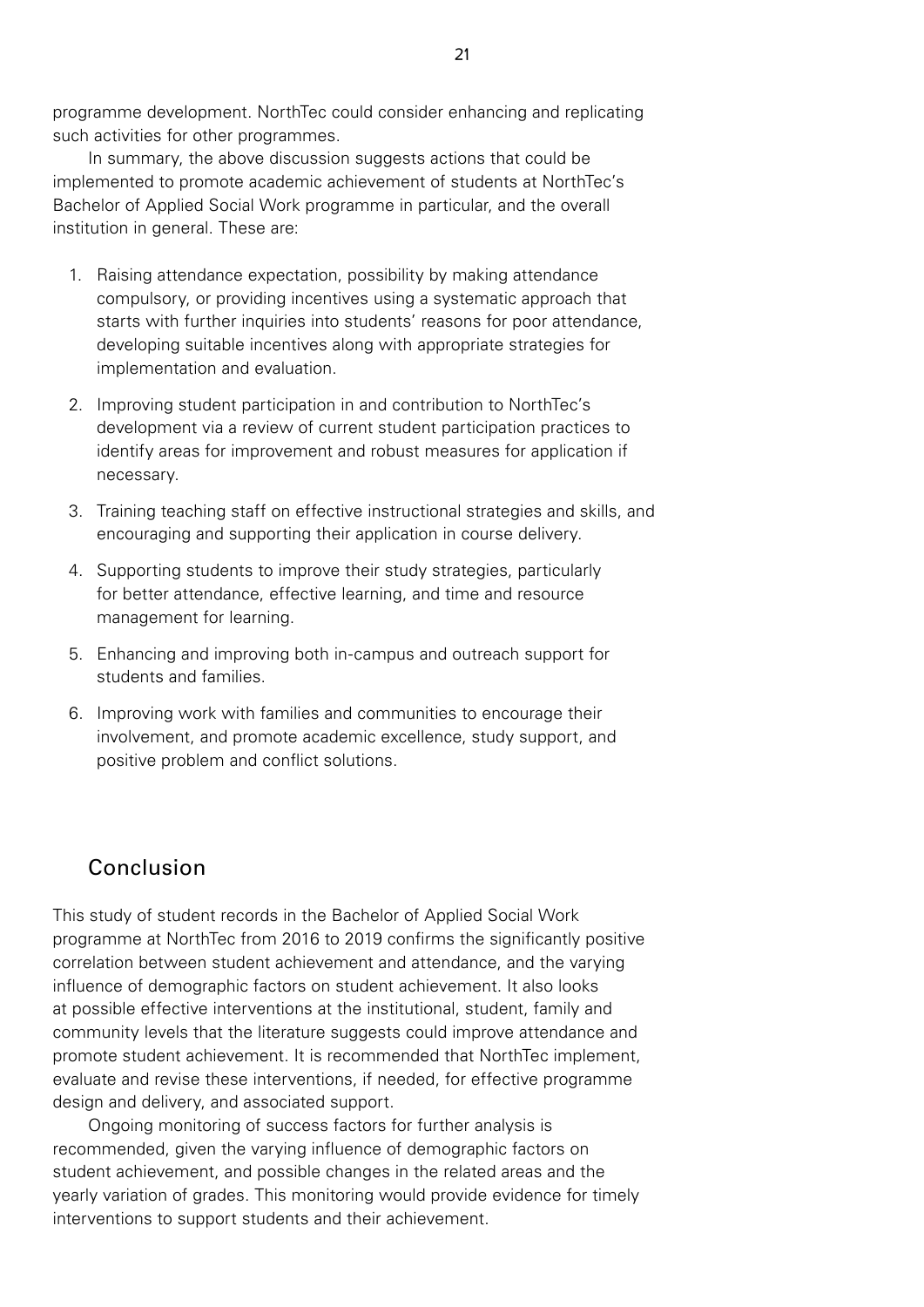This study has been conducted using secondary, official data without any student participation. In the future it would be beneficial to engage students, given the opportunities for them to understand factors that influence their academic achievement and take actions to improve their learning outcomes, as part of NorthTec's intervention strategies. This could start with informing students of the study findings via consultation meetings and/or institutional surveys, and collecting their feedback in terms of the relationship between attendance, achievement and other influencing factors. Next, students could be assisted to identify and prioritise possible actions, resources and support to improve attendance and achievement. Based on this, an action plan to implement, monitor and evaluate the actions could be developed, agreed upon and followed up. Training and support would be provided throughout this process so that the students were sufficiently equipped with relevant skills and knowledge, and were well motivated and willing to effectively participate and contribute to the process.

### **References**

- Autor, D., Figlio, D., Karbownik, K., Roth, J., & Wasserman, M. (2016). School quality and the gender gap in educational achievement. *American Economic Review*, *106*(5), 289-95. http://dx.doi.org/10.1257/aer.p20161074
- Baert, S., Marx, I., Neyt, B., Van Belle, E., & Van Casteren, J. (2018). Student employment and academic performance: An empirical exploration of the primary orientation theory. *Applied Economics Letters*, *25*(8), 547-52. https://doi.org/10.1080/135 04851.2017.1343443
- Balu, R., & Ehrlich, S. B. (2018). Making sense out of incentives: A framework for considering the design, use, and implementation of incentives to improve attendance. *Journal of Education for Students Placed at Risk (JESPAR)*, *23*(1-2), 93-106. https://doi.org/10.1080/10824669.2018.1438898
- Bernardo, A., Esteban, M., Fernández. E., Cervero. A., Tuero, E., & Solano, P. (2016). Comparison of personal, social and academic variables related to university drop-out and persistence. *Frontiers in Psychology*, *7*(1610). https://doi.org/10.3389/ fpsyg.2016.01610
- Bryman, A. (2012). *Social research methods* (4th ed.). Oxford University Press.
- Çiftçi, Ş. K., & Cin, F. M. (2017). The effect of socioeconomic status on students' achievement. In E. Karadag (Ed.), *The factors effecting student achievement. Meta-analysis of empirical studies* (pp. 171-82). Springer. https://doi.org/10.1007/978-3- 319-56083-0
- Credé, M., Roch, S. G., & Kieszczynka, U. M. (2010). Class attendance in college: A meta- analytic review of the relationship of class attendance with grades and student characteristics. *Review of Educational Research*, *80*(2), 272-95.
- Freire, P. (1970). *Pedagogy of the oppressed.* Seabury Press.
- Gibbs, J. S., Fergusson, D. M., & Horwood, J. L. (2008). Gender differences in educational achievement to age 25. *Australian Journal of Education*, *52*(1), 63-80.
- Huettl, K. (2016). *The relationship between poverty and student achievement*. [Master's thesis]. Culminating Projects in Teacher Development. St. Cloud State University.
- Hughes, C., Gremillion, H., Bridgman, G., Ashley, P., & McNabb, D. (2017). Student selection process effectiveness: Correlations between task performance and undergraduate success. *Aotearoa New Zealand Social Work*, *29*(4), 32-48.
- Kelly, P., Fair, N., & Evans, C. (2017). The engaged student ideal in UK higher education policy. *Higher Education Policy*, *30*, 105-22.
- Klemenčič, M. (2017). From student engagement to student agency: Conceptual considerations of European policies on studentcentered learning in higher education. *Higher Education Policy*, *30*, 69-85.
- Mahoney, J. (2015). Daily, monthly, yearly attendance data charts: Improved attendance equals improved achievement scores. *Children & Schools*, *37*(2), 125-28. https://doi.org/10.1093/cs/ cdv002